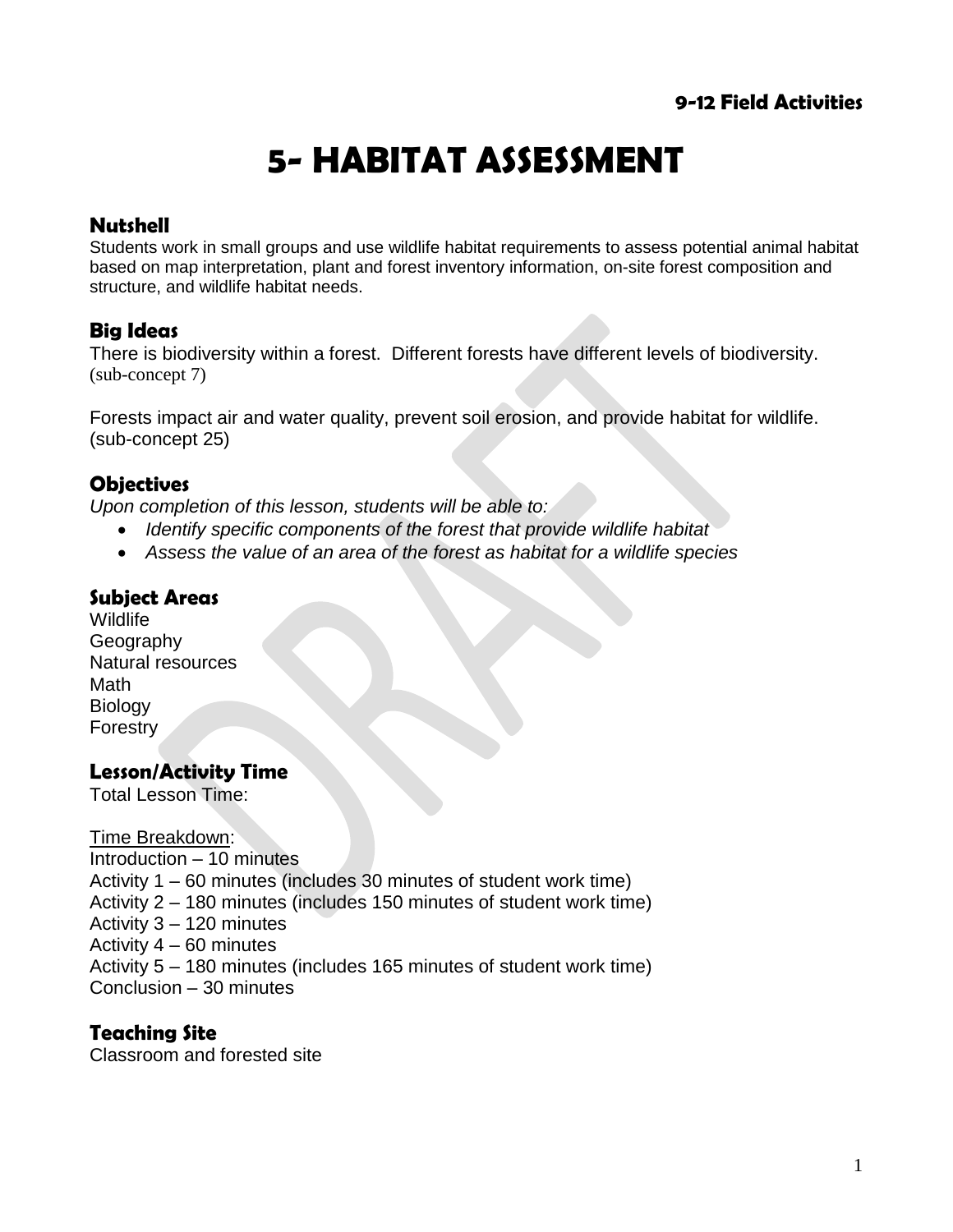#### **Vocabulary**

Limiting factor: something that controls (limits) growth or species population size or distribution. The availability of food, water, shelter and space as well as competition for resources, predation and disease are examples of limiting factors.

Interspersion: the spacial relationship between the different habitats a species needs. Mast: is the reproductive bodies of plants that serve as wildlife food sources. Mast is often divided into categories of "hard mast" and "soft mast". "Hard mast" is the production of hardshelled seeds, such as acorns and hickory nuts. "Soft mast" describes seeds that are covered with fleshy fruit, as in apples and berries.

#### **Materials List**

For each student

Wildlife habitat information resources (see resource list) 100' Tapes – one per student group Diameter tape or tree scale stick Clipboards – 1 per student Compass (optional) – two per student group

Note: The above materials are based on the example habit assessment protocol. However, this lesson is written for students to develop the habitat assessment protocols, which will include necessary materials. Therefore material needs will be determined by the students and will vary by class.

### **Teacher Preparation**

Gather wildlife habitat information sources (see resources section). Make arrangements for a trip to the school forest (or other forested area)

## **Safety Precautions**

Visit the teaching site ahead of time to locate any hazards such as holes, hanging branches, protruding tree roots, poison ivy, etc. Encourage students to walk at all times. Consider these:

- Are you in sight or earshot of students?
- Are boundaries for students marked?
- Have you set expectations for being out of the classroom?
- Do you have a whistle, first aid kit, insect repellent, water, and sunscreen?
- Is everyone dressed appropriately?

#### **Background Information**

All wildlife need appropriate habitat. Habitat must provide the basic needs of wildlife: food, water, shelter, space, air. The specific habitat needs vary by species.

Forest habitat components can be identified and compared to species needs to determine if the forest can provide habitat for that species. There are a number of scales and components to identifying appropriate habitat. These include:

- Species Distribution/Range whether the species occurs in the geographic area of the forest
- Composition the variety of plant species in an area
- Structure the horizontal and vertical distribution of layers in a forest, including height, diameter, and species present.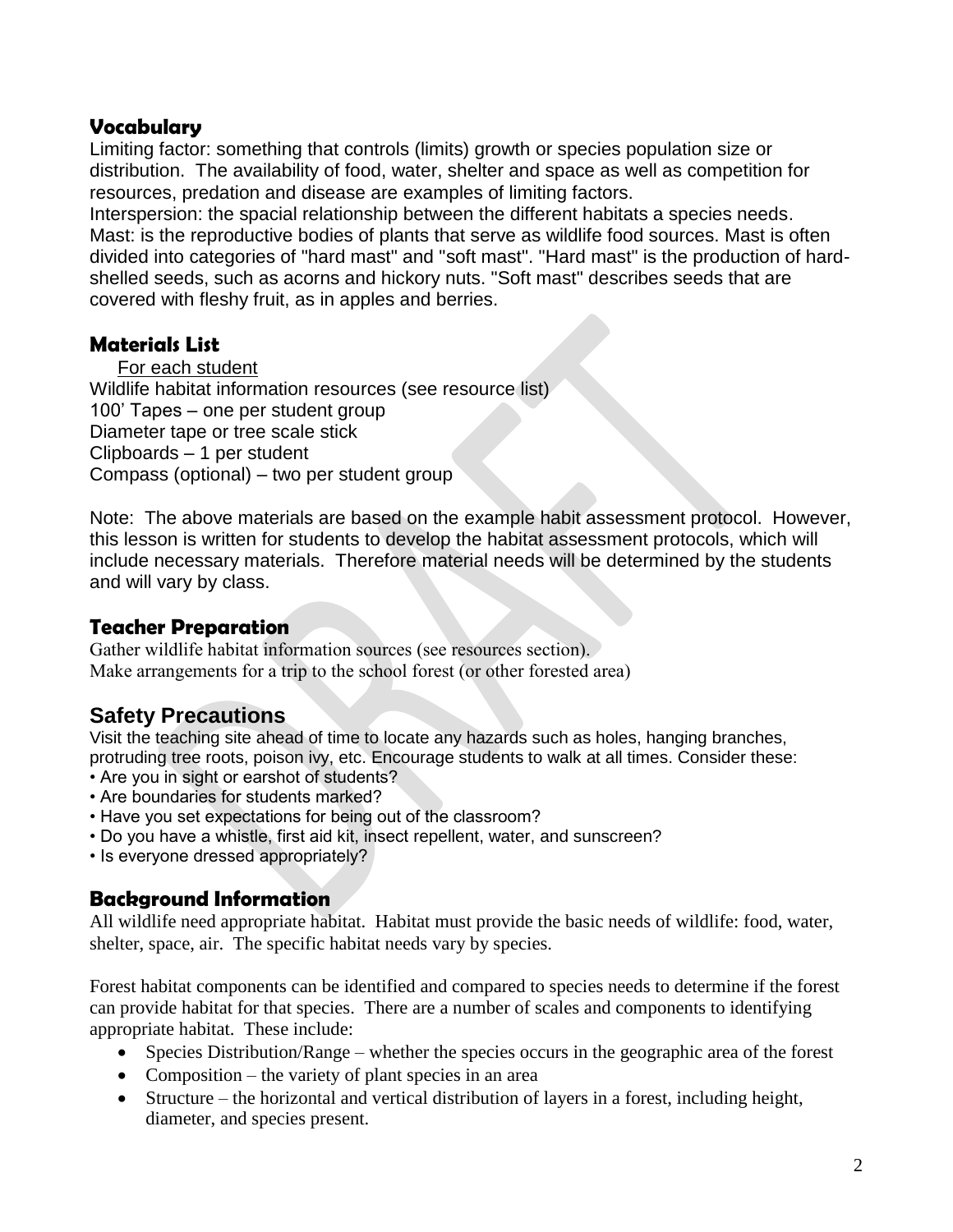- Interspersion of Habitats wildlife species often have different requirements during different seasons of the year. Animals need to have access to all of these habitats. Interspersion is the relationship between the different habitats a species needs.
- Minimum Area Many wildlife species have minimum area preferences, that is, regardless of the quality of habitat, size may be a limiting factor. Minimum habitat area is defined as the minimum area of contiguous habitat that is required before an area will be occupied by a species.
- Availability of Food often the availability of food is a key determinant of habitat suitability. Carnivorous species, especially, are most often limited by food availability rather than other habitat components.
- Nursery most species have specific needs related to where young will be raised. The quality of the nursery area greatly affects the species population and ultimately its future existence. In general, the nursery area incorporates multiple habitat aspects of food, water, shelter, and space.

In summary, all habitat components (food, water, shelter, space, air) must exist in sufficient quantity, quality, and arrangement to support a species.

#### **Procedure**

#### **Introduction – What is Habitat**

- 1. Discuss with students what they need to survive. Use the ideas to create a list of basic human needs. This should include food, water, shelter, space, and air.
- 2. Ask the students what wildlife needs to survive. Create a list. How do the lists compare? Explain to students that an animal's habitat must provide these basic needs. In this lesson, they will be assessing the wildlife habitat value of the area of the school forest in which they have been working.

#### **Activity 1 – Habitat Components**

- 1. Work with the students to brainstorm a list of wildlife species that might be found at the school forest. Write all of the species on the board. At this point, do not remove any species that wouldn't likely be found at the forest.
- 2. Have students select a wildlife species of interest from the list. Encourage them to select diverse species so that different taxonomic groups and species with diverse habitat needs are represented. They will be researching its range to confirm that it could be found at the school forest. If, based on their research, they discover that their selected animal does not occur in the area of the school forest, have them select a different animal. In addition to the specie's range, each student needs to generate a generalized set of habitat requirements. The information generated will be used to develop a survey protocol to determine habitat suitability for a variety of species. Students can utilize the internet, field guides, and the USGS Habitat Suitability Index publications ("Habitat Use Information" section). Have students look for specific habitat requirements for their species. Based on their specie's requirements have the student teams develop a generalized list of habitat components (e.g., their specie requires trees >10": generalized, this would be tree size; a specie requires 100% canopy closure: generalized, this would be canopy closure).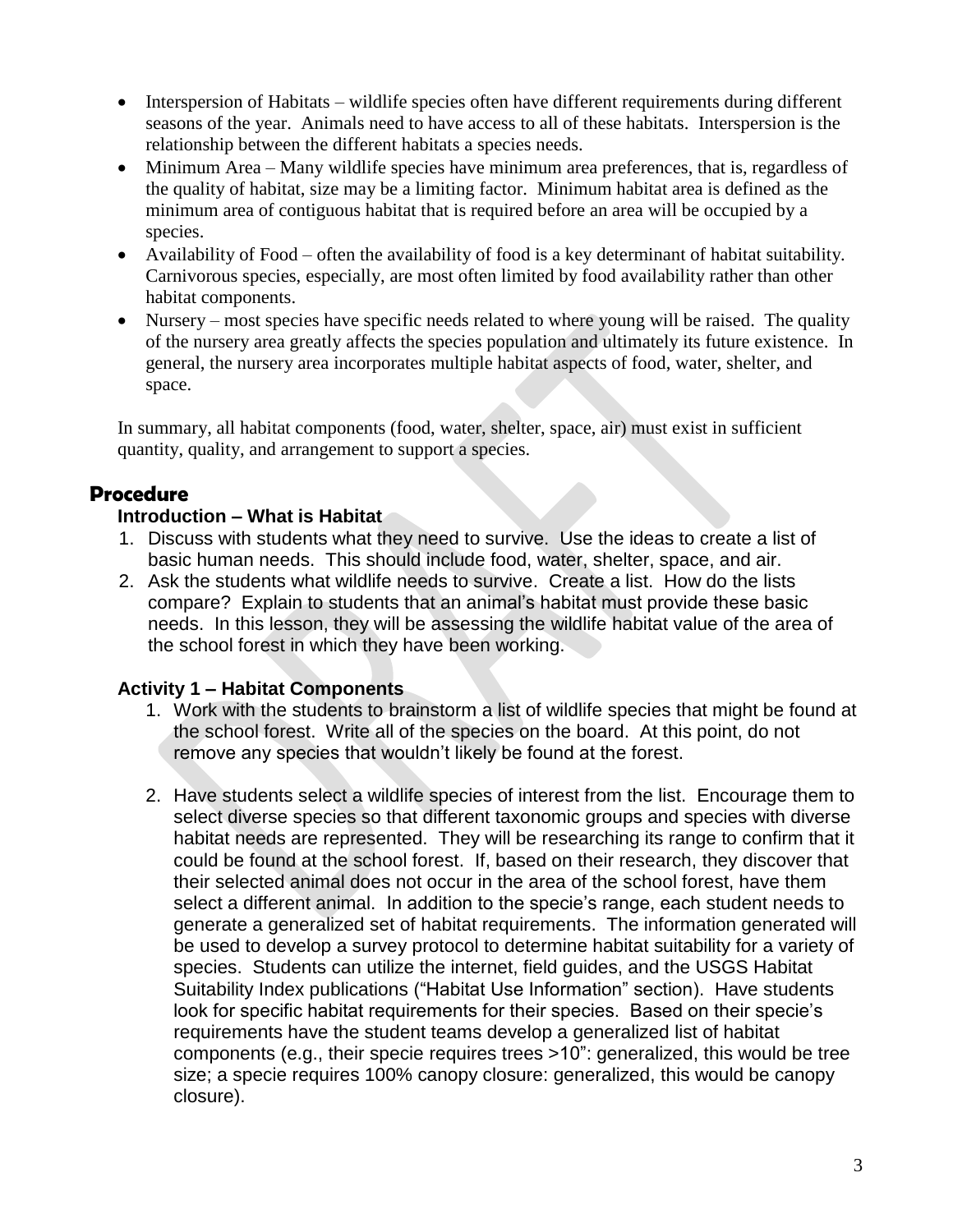- 3. Have students share their lists of habitat components to create a master list of generalized habitat components. If not included, guide the students to include the following components:
	- canopy structure (layers)
	- canopy closure
	- size of trees
	- species of trees
	- shrub layer density
	- composition of shrubs
	- ground/herbaceous layer density
- species of herbaceous plants (optional)
- existence of snags
- size of snags
- degree of soil cover
- existence of woody debris on forest floor

#### **Activity 2 – Developing a habitat assessment protocol**

1. Working with the list created, assign student groups habitat components for which to develop a survey protocol or identify if the data has already been collected in a previous activity. Assign each group multiple components. Have at least two groups develop a protocol/identify data already collected for each habitat component. The teams need to identify what information will be collected, how it will be collected (e.g., plot size, sampling method), and what tools will be needed (tools that they have used in previous lessons).

*Alternative*: Utilize the example protocol on teacher page 1. Assign student groups each of the habitat components to be surveyed. They will be responsible for gathering the necessary tools and teaching the rest of the class how to conduct that component of the survey.

- 2. Have teams present their protocols or data sources to the class. Discuss any shortfalls or differences between groups with the same components.
- 3. Identify and review what information still needs to be collected during the next visit to the school forest. Student groups will next need to develop data sheets and be prepared to train the other teams on their survey protocols.

#### **Activity 3 – Conducting the habitat assessment**

- 1. Have teams train other teams on protocols. Each team will be responsible for sharing their protocol with the other teams and ensuring that each team member has the skills and information necessary to conduct the assessment. This can be done in the classroom or in the field.
- 2. Based on data that still needs to be collected, teams conduct the assessment at the determined location of the school forest using the tools and data sheets developed by the students (or the example protocol provided on teacher page 1.) (utilizing the area in which previous data has been collected or an area identified for the assessment).

#### **Activity 4 – Data sharing and analyzing**

1. Each team presents their data to the class. Have them record their data on the board or in a spreadsheet.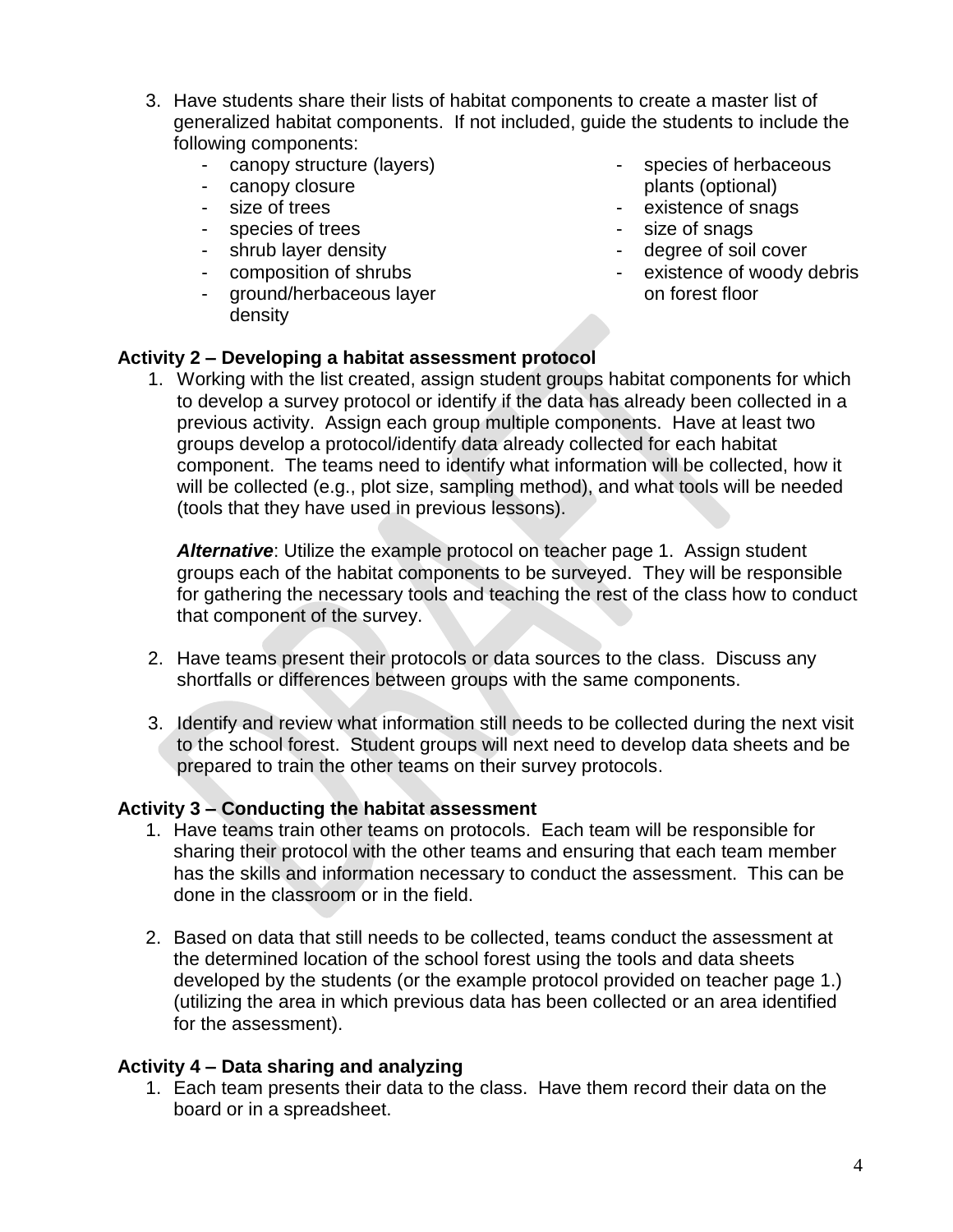- 2. Following presentation of all the data, have groups compare and contrast the results from each group. Is all the data reasonable? Why is there variability? (no two areas are exactly alike) What should be done with the data for it to be useful? (averaging and converting to a per acre basis)
- 3. Following the discussion, have each team analyze the data set. Teams can either analyze all of the data or data from a specific habitat component could be assigned to teams. Teams should calculate averages for each habitat component and convert the data to a per acre basis where appropriate.
- 4. Review the data with the class to ensure everyone has the correct information.

#### **Activity 5 – Determining suitability**

1. Individuals or teams will select a wildlife species that could be found at the school forest and is one of the species for which Habitat Suitability Indices [\(http://www.nwrc.usgs.gov/wdb/pub/hsi/hsiindex.htm\)](http://www.nwrc.usgs.gov/wdb/pub/hsi/hsiindex.htm) have been developed. These can be the same species students researched earlier in the lesson. Students can choose from the following species:

| <b>Barred Owl</b>             | <b>Gray Squirrel</b>    |
|-------------------------------|-------------------------|
| <b>Black Bear</b>             | <b>Hairy Woodpecker</b> |
| <b>Black-Capped Chickadee</b> | Marten                  |
| <b>Bobcat</b>                 | Moose                   |
| <b>Brown Thrasher</b>         | Pileated Woodpecker     |
| Downy Woodpecker              | Pine Warbler            |
| <b>Eastern Cottontail</b>     | <b>Ruffed Grouse</b>    |
| Eastern Wild Turkey           | Snowshoe Hare           |
| Fisher                        | Veery                   |
| <b>Fox Squirrel</b>           | Yellow Warbler          |
|                               |                         |

In some cases, students will need to access GIS maps or aerial photos *(see the LEAF 9-12 Geographic Information System lesson)* to determine interspersion or size of habitat. Otherwise all the information needed to determine habitat suitability should be available from the data that has been collected.

- 2. Go over an example of utilizing the Habitat Suitability Index Model. Tips on utilizing the Habitat Suitability Index Model:
	- The first section of each document (the "Habitat Use Information") provides good background information on habitat needs of the species. For lower performing students, this may be the information to be used.
	- The "Habitat Suitability Index (HIS) Model" section provides more in-depth specific habitat requirements. However, the information gets very technical in places. The most useful information is contained in the charts (example below). Each chart represents one component of a specie's habitat. The left side of the chart can be read as a percent  $(1.0 = 100\%)$  with a 1.0 score representing the ideal habitat. In instances where more than one habitat component is utilized to determine suitability, overall habitat suitability is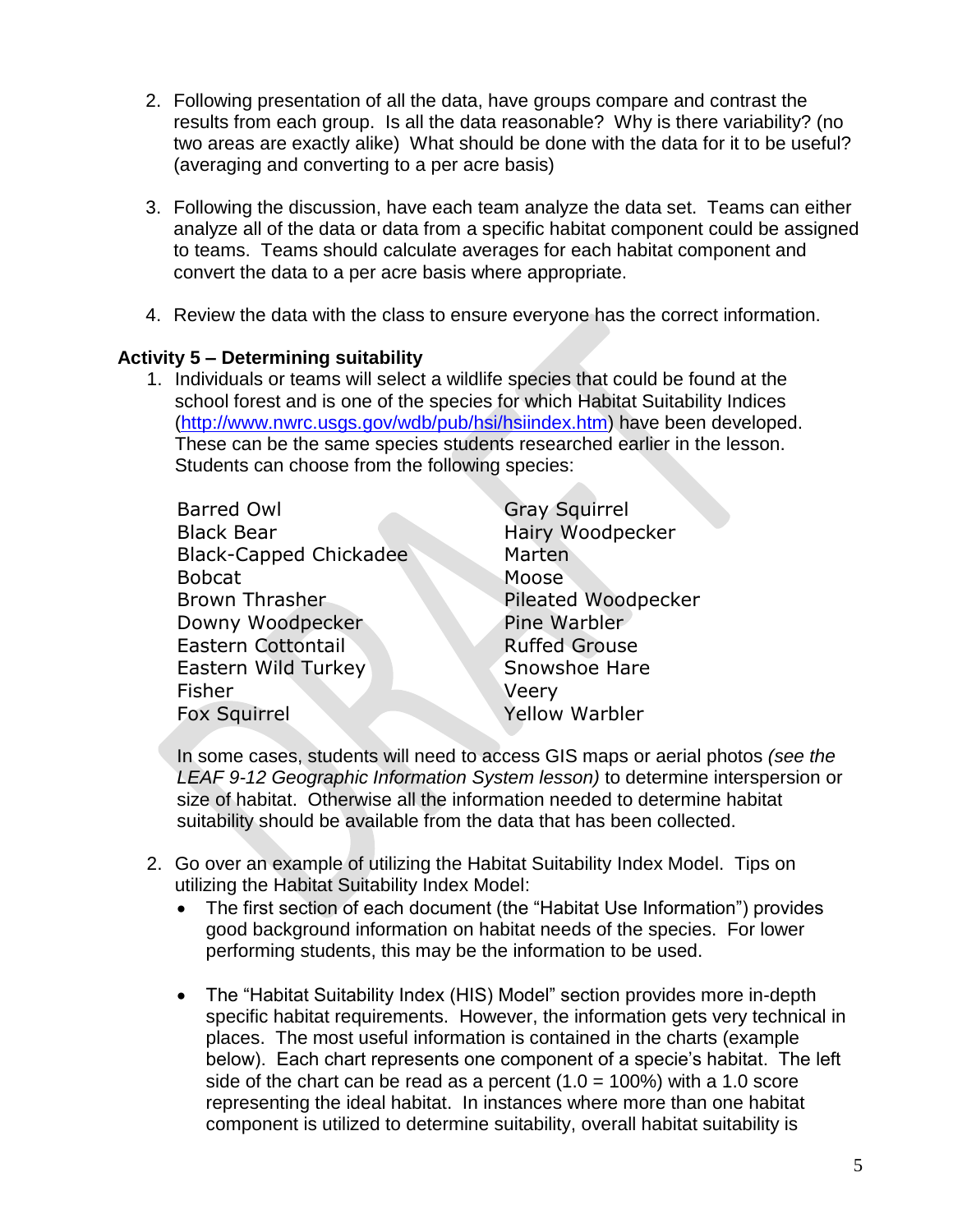determined by complex weighted formulas utilizing the scores of all the components. Instead of calculating the suitability based on the formulas, students can estimate suitability by averaging the scores.

- To read the charts, find the number at the bottom of the chart that represents the data collected by the class. Follow a vertical line up from that number until it intersects the line in the chart. From the intersection point, read directly across to the left to get the habitat suitability index. Note, that areas are generally provided in hectares (ha). One hectare equals 2.54 acres; therefore, 0.4 hectares equals 1 acre.
- For example "a" below, if the basal area of oak trees (hard mast) in the plots was 50 square feet per acre, the habitat suitability index would be approximately .75 (or 75% of ideal). For example "b," if the data indicated that the school forest had 2 species of mast producing trees (e.g., red oak and shagbark hickory) per acre (0.4 ha), the suitability index would be 0.9 (90% ideal)
- Advanced students may be able to utilize the formulas provided to calculate the actual habitat index, but they are not required to get the necessary information to determine the quality of the habitat surveyed.



Figure 4. Relationships between habitat variables used to evaluate the availability of hard mast and suitability indices for the availability of fall food for black bears in the Upper Great Lakes Region.

- 3. Have students write a report on the suitability of the school forest as habitat for their selected species. Components of the report could include:
	- General overview of the species range and habitat requirements
	- Protocol for the data collected
	- Summary of the data collected
	- Discussion of the suitability of the forest as habitat for their selected specie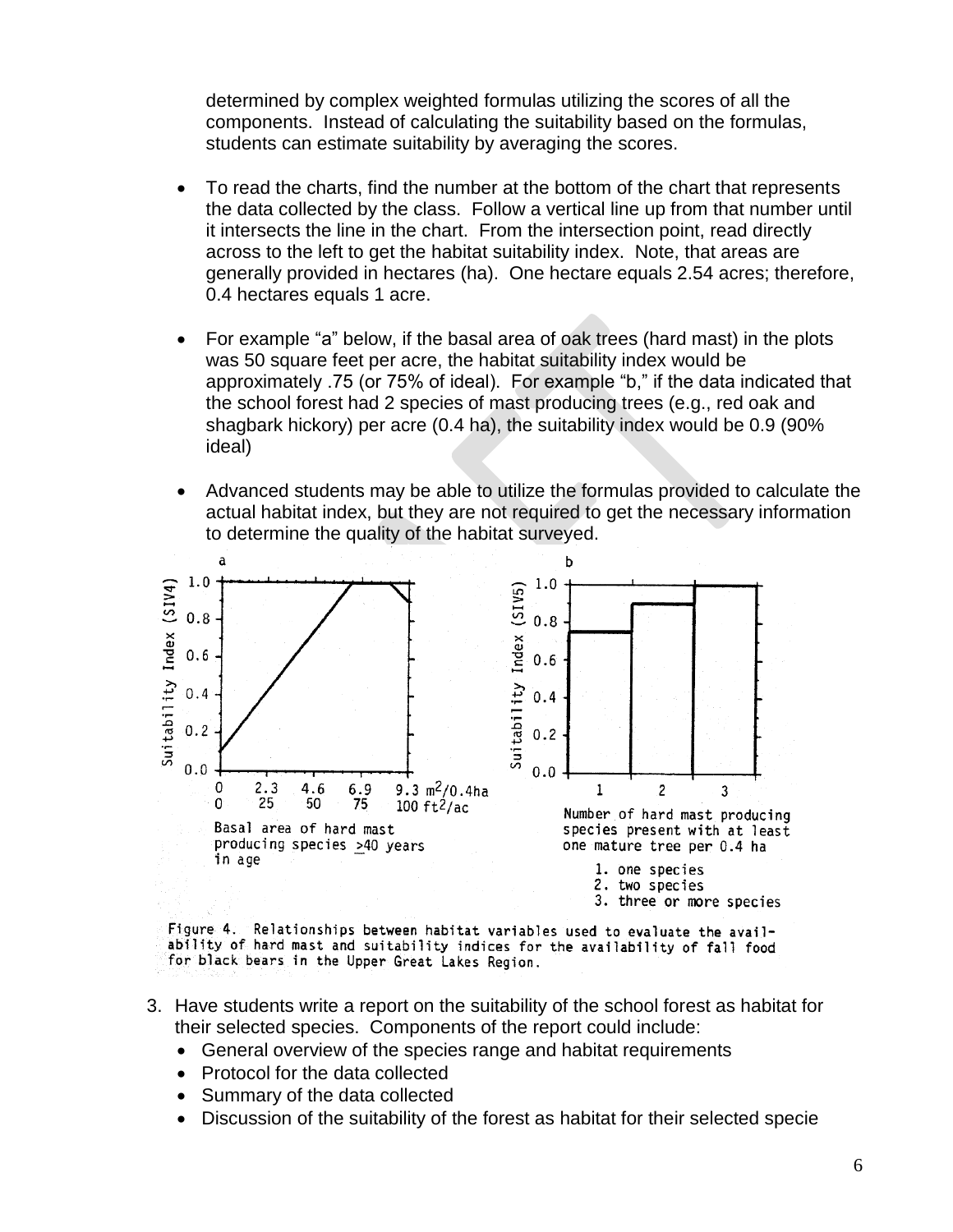Recommendations of how to make the forest better habitat for their specie

#### **Conclusion – Identify project ideas**

1. Brainstorm with the class potential student project ideas based on their habitat assessments. Is there a need to improve habitat? How could this be done? Who else should be involved? What resources are needed?

#### **Summative Assessment**

The data analyzation and habitat suitability determination will serve as the summative assessment. Data analyzation will require transferring concepts (scale, sampling) from previous activities. The suitability determination utilizes all the information collected in this lesson (and much what was collected in previous lessons) to evaluate the suitability of the area of the school forest surveyed as habitat for a specific wildlife species.

#### **Extension**

1) Have a local wildlife manager come into the classroom. This can be done prior to students developing their protocol, after students have developed their protocol but before conducting the assessment, or after they have conducted their assessment. If prior to protocol development, have the manager discuss how they conduct habitat assessments and utilize the data. If it's after the students have drafted their protocols, they can present their protocol for feedback. If the manager visits after the students conduct their assessment, have students share their protocol and information and ask for the manager's feedback. 2) Have students present their assessments to the class. Begin the discussion of how to manage land for all of these different species. Are they all compatible? How does a manager decide for which species to manage? Are some species more important? 3) Utilize "trail" cameras to document wildlife occurring on the school forest. 4) Have students research additional species (especially amphibians, reptiles, and insects) to develop habitat guidelines for those species.

#### **Recommended Resources**

NRCS Fish and Wildlife Habitat Management Leaflets <http://www.whmi.nrcs.usda.gov/technical/leaflet.htm>

USGS Habitat Suitability Index publications <http://www.nwrc.usgs.gov/wdb/pub/hsi/hsiindex.htm>

Wisconsin DNR "Wildlife and Your Land" Publications <http://www.dnr.state.wi.us/org/land/wildlife/publ/wildland.htm>

Peterson or National Audubon Mammal and Bird Field Guides

#### **Web Resources**

#### **Model Academic Standards**

**Agriculture Education C.12.2 Leadership**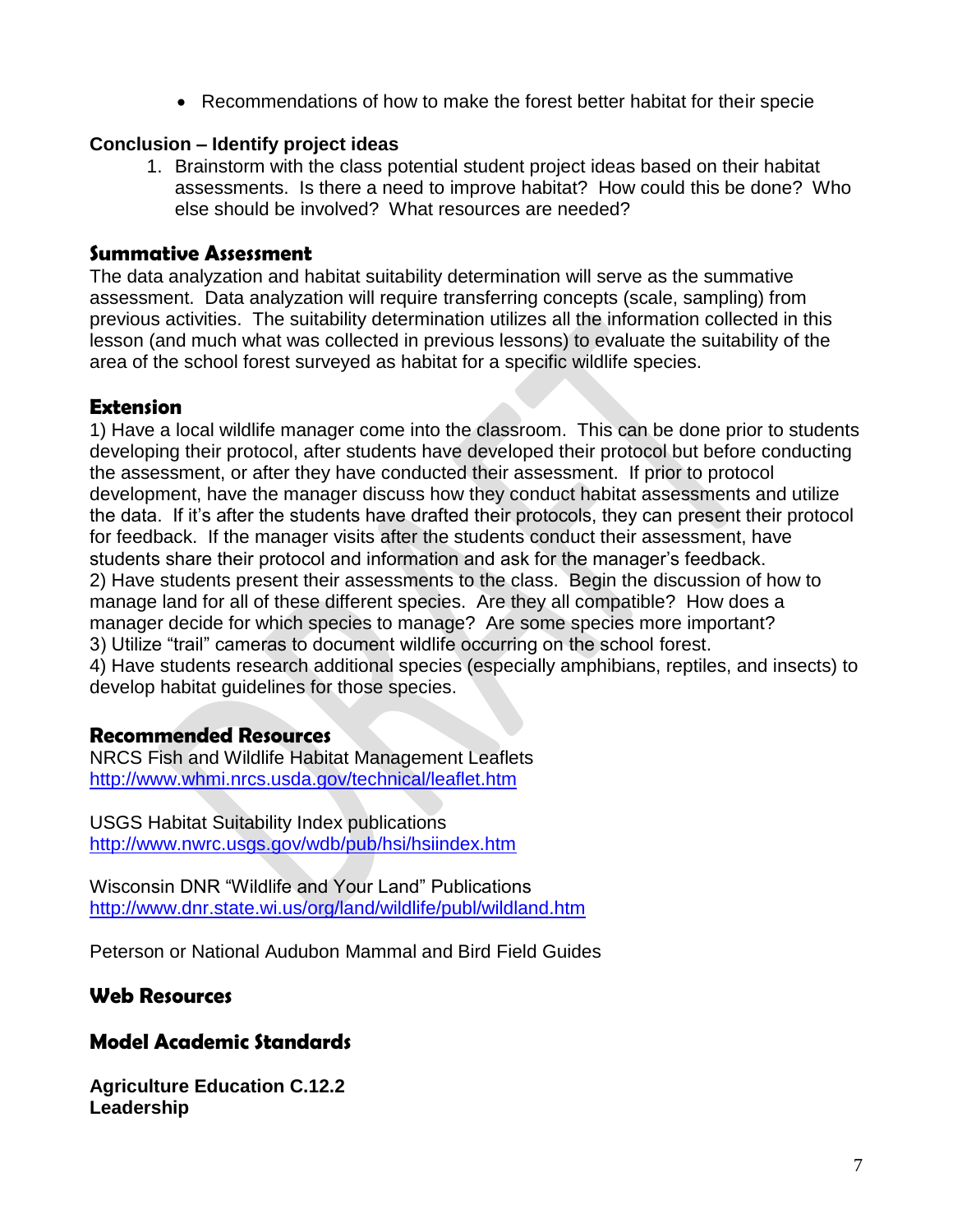**Standard is: Practice skills relating to communication, problem-solving, and decisionmaking through individual, group, and team processes.**

**Students work in groups to develop and conduct a wildlife habitat assessment of the forest. They collaborate to develop a protocol. Individuals play different roles in the team to collect and analyze information collected.**

#### **Agriculture Education E.12.2**

**Ecology/Environment**

**Standard is: Analyze benefits, costs, and consequences of land use**

 **Explain, design, and demonstrate projects that can improve wildlife habitat Students develop and implement a protocol to conduct a wildlife habitat assessment of their school forest. Students utilize the data to assess the suitability of the habitat for a particular wildlife species. Based on the assessment, students brainstorm ways to improve the habitat of the school forest.**

#### **Agriculture Education E.9-12.1**

**Ecology/Environment**

**Standard is: Engage in applied learning opportunities emphasizing ecological and environmental principles.**

**Students conduct a wildlife habitat assessment of their school forest and utilize the information to determine habitat suitability for a particular wildlife species based on their forest plant species composition and structure.**

#### **English Language Arts A.12.4**

**Reading and Literature**

**Standard is: Read to acquire information**

 **Analyze and synthesize the concepts and details encountered in informational texts such as reports, technical manuals, historical papers, and government documents**

**Students analyze species specific habitat information found in the U.S. Fish and Wildlife Service "Habitat Suitability Index Models" to determine the habitat suitability of their school forest for a particular species.**

**English Language Arts B.12.1**

**Writing**

**Standard is: Create or produce writing to communicate with different audiences for a variety of purposes**

 **Prepare and publish technical writing such as memos, applications, letters, reports and resumes for various audiences, attending to details of layout and format as appropriate to purpose**

**Students write a report that explains their wildlife habitat assessment protocol and results, provides background on their wildlife species, describes the suitability of the school forest as habitat for their species, and makes recommendations for management to improve habitat for their species.**

**Environmental Education A.12.2 Questioning and Analysis**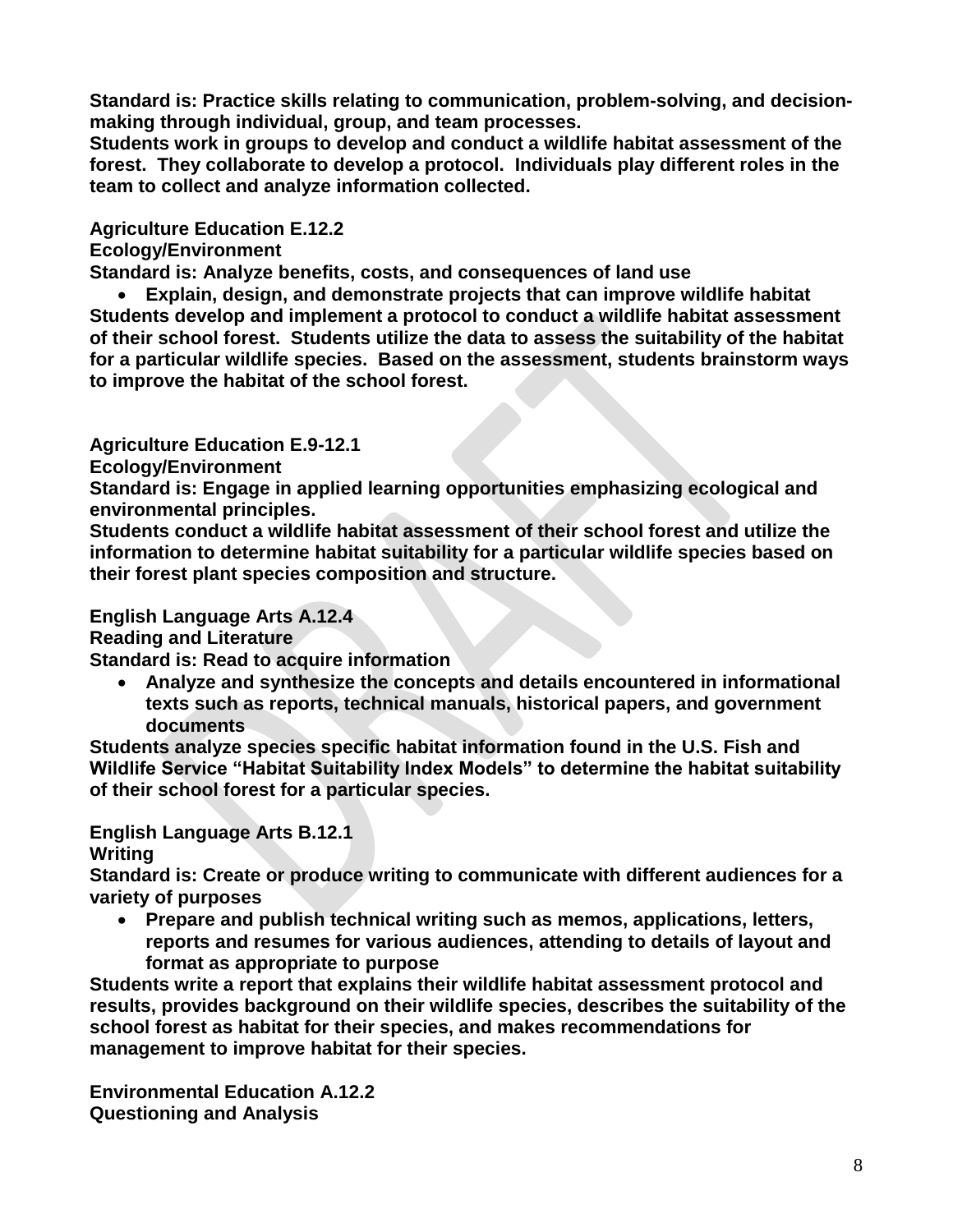**Standard is: Suggest possible investigations and describe results that might emerge from the investigations**

**Students develop a protocol to conduct a wildlife habitat assessment of their school forest. Students utilize the data to assess the suitability of the habitat for a particular wildlife species.**

**Mathematics B.12.5**

**Number Operations and Relationships**

**Standard is: Create and critically evaluate numerical arguments presented in a variety of classroom and real-world situations (e.g., political, economic, scientific, social) Students utilize the wildlife habitat assessment data to determine the habitat suitability of their forest plot. Students discuss differences in interpretation of the information.**

**Mathematics D.12.3 Measurement Standard is: Determine measurements indirectly, using**

**estimation**

**Students estimate the density of canopy, shrub, and ground-level vegetation.**

#### **Mathematics E.12.1**

**Statistics and Probability**

**Standard is: Work with data in the context of real-world situations by**

- **Formulating hypotheses that lead to collection and analysis of one- and twovariable data**
- **Designing data collection plan that considers random sampling, control groups, the role of assumptions, etc.**
- **Conducting an investigation based on that plan**

**Students develop and implement a wildlife habitat assessment collection protocol that includes data collection tools and methods. Students analyze the information collected to create a written report explaining the protocol, results, habitat suitability, and recommendations for management.**

## **Multiple Intelligences**

Verbal-Linguistic Logical-Mathematical Visual-Spatial Interpersonal Intrapersonal Naturalistic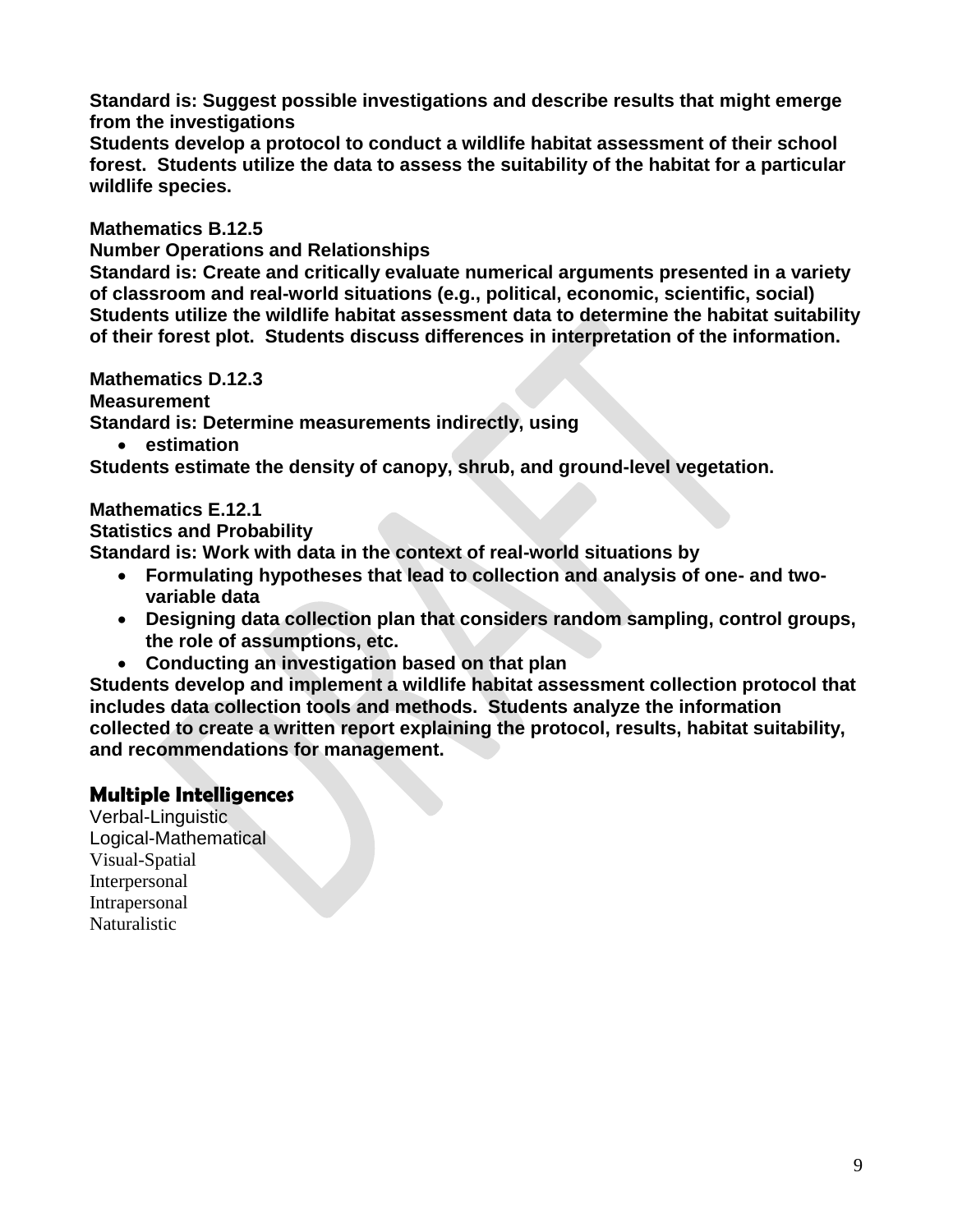## **Teacher Page 1, Example Habitat Assessment Protocol**

- 1. Select the area to be assessed. Identify plot centers to be utilized by different groups using a random sample generator or just have each group select their plot area.
- 2. Have students establish a plot center and plot boundaries for a  $1/50<sup>th</sup>$  acre plot (radius = 23  $\frac{1}{2}$ ) feet). All measurements will be conducted in this plot.
- 3. Students document the number of layers that exist in their plot. There are 5 potential layers (litter layer, forb/herbaceous layer, shrub layer, understory layer, and overstory layer)
- 4. Students determine the species and measure the DBH (diameter at breast height) of all the trees greater than 4" DBH in the plots. Indicate which species are mast producing trees. Mast producing trees are trees that produce fruits or nuts. Common mast trees are oaks, hickories, walnuts, cherries, mulberries, apples, maple, and mountain ash.
- 5. Students determine the DBH and approximate height of all standing dead trees (snags). Students record notes on the type (hard/solid or soft/rotten) of snags and the presence of cavities in the snag.
- 6. Students estimate the canopy closure of their plot the percentage of light blocked by the canopy with leaves on. The canopy is the layer of forest made up by the tops of the trees (canopies). 100% canopy closure means no sunlight reaches the forest floor, 0% means there is no canopy. Students select categories of canopy closure (0-25%, 25-50%, 50-75%, 75-100%).
- 7. Students estimate the coverage of the shrubs in the plot in categories (0-25%, 25-50%, 50-75%, 75-100%). Like, canopy closure, this is the percentage of sunlight that the shrubs are blocking from the ground. The shrub layer is consists of bushes and small trees below the tree canopy. Record the number and species of mast producing shrubs. Potential mast producing shrubs include hawthorn, June berry (service berry), hazelnut, and viburnum.
- 8. Students indicate the percentage of the shrub layer that is deciduous and evergreen.
- 9. Students estimate the coverage of the forbs/herbaceous layer in the plot in categories (0-25%, 25-50%, 50-75%, 75-100%). Coverage is the percentage of ground covered by non-woody plants (herbs/forbs) such as grasses, sedges, and flowers. Record mast producing herbs such as raspberry, blackberry, wintergreen, and bunchberry.
- 10. Students estimate the percentage of ground covered by downed woody debris (branches, fallen trees) in their plot. Estimates will be made in categories  $(0-10\%, 10-25\%, 25-50\%, \text{ and } >50\%)$
- 11. Students estimate the percentage of soil covered by leaf litter (decaying leaves and other plant materials) in categories (0-25%, 25-50%, 50-75%, 75-100%).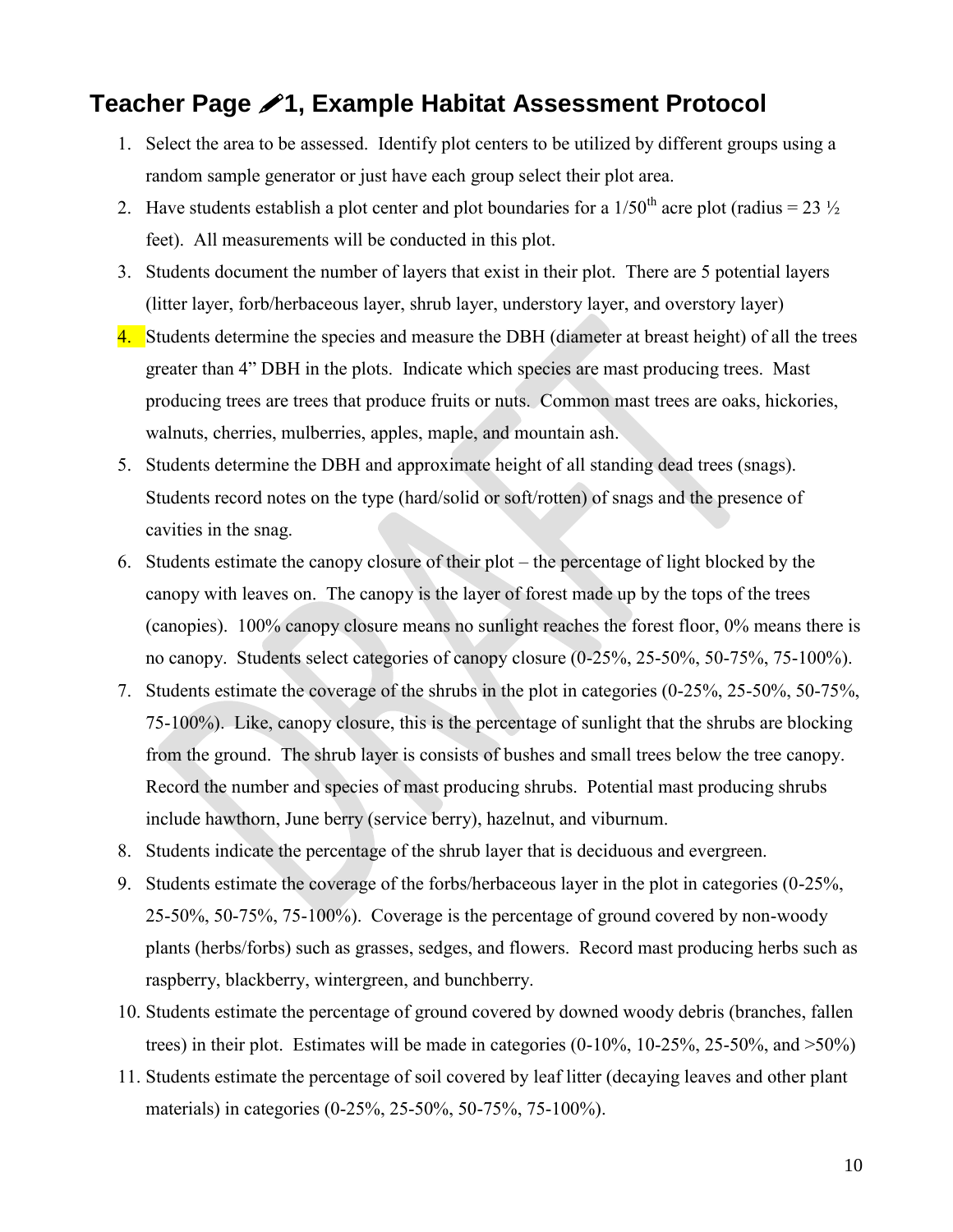## **Teacher Page 2, Example Habitat Assessment Datasheet**

## **Habitat Assessment Worksheet**

| Team Members:                                                                      |  |
|------------------------------------------------------------------------------------|--|
|                                                                                    |  |
| Plot size:                                                                         |  |
|                                                                                    |  |
| <b>Forest layers</b>                                                               |  |
| Make a sketch of and label the layers of the forest found in the area of your plot |  |
|                                                                                    |  |
|                                                                                    |  |
|                                                                                    |  |
|                                                                                    |  |
|                                                                                    |  |
|                                                                                    |  |
|                                                                                    |  |
|                                                                                    |  |
|                                                                                    |  |
|                                                                                    |  |
|                                                                                    |  |
|                                                                                    |  |
|                                                                                    |  |
|                                                                                    |  |
|                                                                                    |  |
|                                                                                    |  |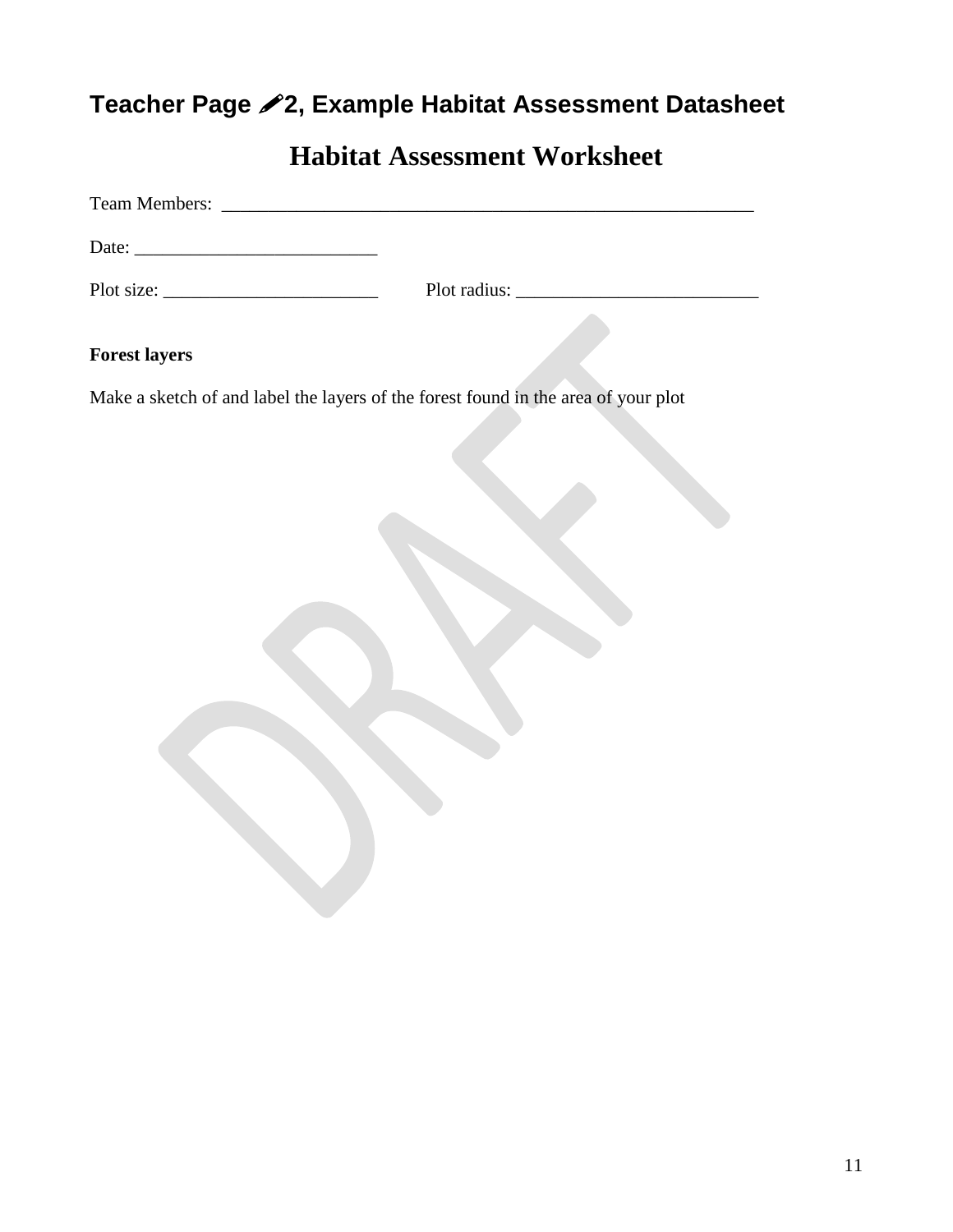## **Teacher Page 2, Example Habitat Assessment Datasheet**

#### **Trees**

1. Trees >4" DBH in the plot

| $\#$           | Species | $\rm DBH$ | <b>Mast Producing</b> |
|----------------|---------|-----------|-----------------------|
|                |         |           | (yes or no)           |
| $\mathbf{1}$   |         |           |                       |
| $\overline{2}$ |         |           |                       |
| $\mathfrak{Z}$ |         |           |                       |
| $\overline{4}$ |         |           |                       |
| $\overline{5}$ |         |           |                       |
| 6              |         |           |                       |
| $\overline{7}$ |         |           |                       |
| $8\,$          |         |           |                       |
| 9              |         |           |                       |
| 10             |         |           |                       |
| 11             |         |           |                       |
| 12             |         |           |                       |
| 13             |         |           |                       |
| 14             |         |           |                       |
| 15             |         |           |                       |
| 16             |         |           |                       |
| 17             |         |           |                       |
| 18             |         |           |                       |
| 19             |         |           |                       |
| 20             |         |           |                       |

2. Snags (any standing dead tree >6' tall) in the plot

| $\#$ | <b>DBH</b> | Comments on type<br>(hard or soft),<br>presence of cavities | Approximate Height |
|------|------------|-------------------------------------------------------------|--------------------|
|      |            |                                                             |                    |
| ⌒    |            |                                                             |                    |
| 2    |            |                                                             |                    |
|      |            |                                                             |                    |
| 5    |            |                                                             |                    |
| 6    |            |                                                             |                    |
|      |            |                                                             |                    |

3. Canopy closure in the plot: 0-25% 25-50% 50-75% 75-100%